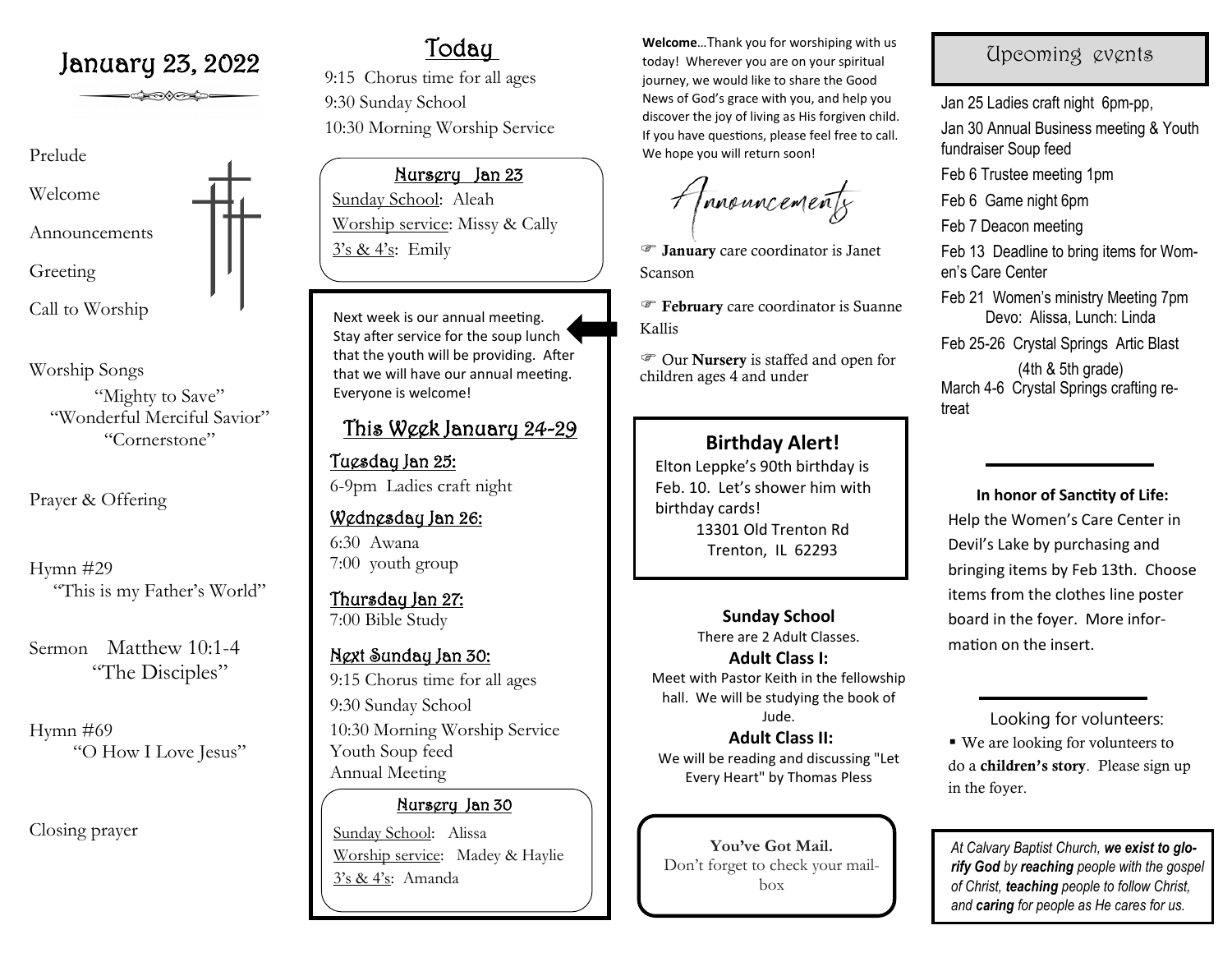Prayer coordinator: Contact Aleah Stangeland with your prayer praises and petitions by email at aleahstangeland@gmail.com or call/text 701-339-8137.



## **If you would like prayer for a specific need or concern, please let us know. We would love to pray for you!**

**Let's remember:** Junior Belile (Jerry's brother) — Norma and Richard Bruer — George Fritzke – June Hansen – Marvin Helm – Elton Leppke Paul Messmer – Rachel Messmer – Don Nutz – Bailey Pierce – Randy Stedman – Julia (Pat Torgerson's great-niece, also for Pat's sister Pam Kjonaas/caregiver) – Pat Torgerson — All who are struggling to recover from Covid

#### **Missionaries our church supports individually**:

▪Julie Stone – Internal Medicine in Cameroon ▪ Jason & Erin Bergman – Romania-camp ministry ▪ Brandon (Marci) Jones-Seminary prof. in Brazil ▪ Arlyn & Marcy Nies – Awana Northland Missionaries ▪Jim (Lisa) Black – Equipping leaders in Sub-Saharan Africa ▪ Larry & Bonnie Waswick—Wycliff

### **NAB Missions**: Educators in Closed countries: **Nick & Iris— Life Coaches in East Asia:**

**"**We appreciate your continuing prayers and all kinds of support to us and our ministries. Without your fervent prayers, we are not able to serve here. Thank YOU very much.



This is a time of comfort and encouragement. We can see God's merciful hand in every family and individuals who seek Him. During the last quarter, we are thankful to have the privilege of serving as a channel of God's comfort, encouragement, or counseling to 15

families and 19 young adults. God is love and His Word are comforting and full of power. May His glorious name be exalted to the highest! Thank You Jesus, the Savior who is the Lord to restore broken relationships and heal the wounds."

#### **NPR Ministries of the Week**:

**Waverley Church**, Winnipeg, MB: Tony (Christine) Penner, Lead Pastor; Thomas (Alana) Pujol, Children's Ministries; Jeremy (Charisse) Yuen, Worship; Greg (Abby) Sherk, Youth/Young Adults

**New Leipzig Baptist,** New Leipzig, ND: Kevin (Beth) McLouth, Pastor

## **Pastor Keith Hurlbut**

 652-2162 (office) 715-544-3277 (cell) 652-3278 (home) Email: pastorkeith1@hotmail.com OR calvary@daktel.com Secretary: calvarycarrington@gmail.com or call/text 715-544-8086 Webpage: [www.calvarycarrington.com](http://www.calvarycarrington.com)

Find Calvary Baptist Church and Carrington Awana on Facebook.

Calvary Baptist Church

725 Main Street, Carrington, ND 58421<sup>•</sup>652-2162 (office) email: calvary@daktel.com • www.calvarycarrington.com